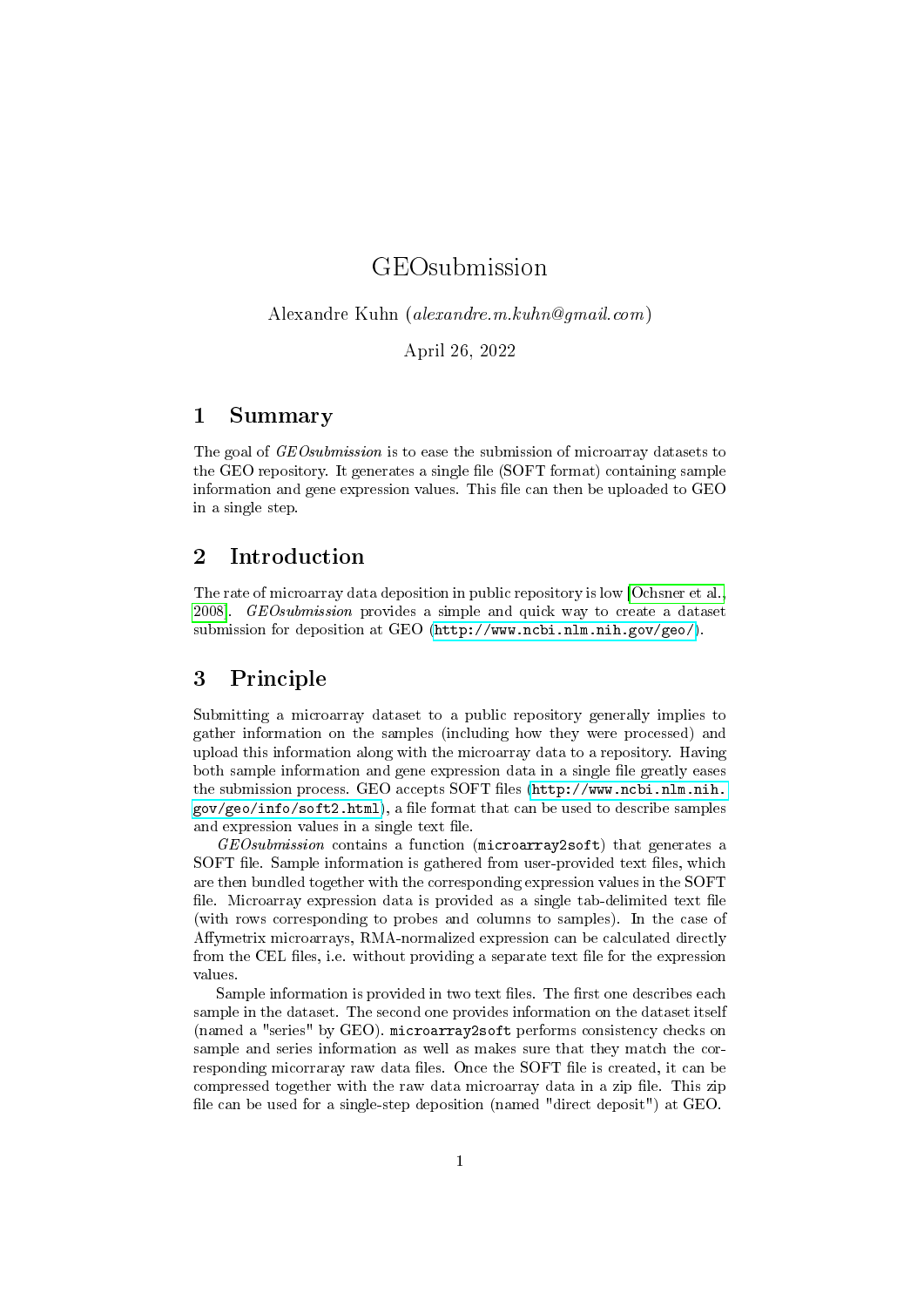### 4 Example usage

Consider an example experiment where we assayed gene expression in neuronal cultures using Affymetrix microarrays. Let us assume that this dataset (named "neuronalCultures") contains two samples (named "1" and "2"), corresponding to CEL files "sample1.CEL" and "sample2.CEL", respectively. Let us assume further that sample and series information is contained in the files named "sampleInfo.txt" and "seriesInfo.txt" respectively (in the current directory). You can use the following code to create a SOFT file named "example.soft" in the current directory:

```
> library(GEOsubmission)
```

```
> sampleID < - c('1','2')
> seriesName<-'neuronalCultures'
> microarray2soft(sampleID,'sampleInfo.txt',seriesName,'seriesInfo.txt',
+ softname='mydata.soft')
>
```
Note that this first example cannot be run because we only provide dummy, not valid CEL files with this package.

The format and content of the sample and series files is given in the two corresponding example files provided with this package. Their content can be shown in R with the following commands (or by opening them; they are located in the "extdata" directory contained in the installation directory of  $GEOsub$ mission):

```
> dataDirectory<-system.file('extdata',package='GEOsubmission')
> read.delim(file.path(dataDirectory,'sampleInfo.txt'))
> read.delim(file.path(dataDirectory,'seriesInfo.txt'))
```
Alternatively, for instance in the case of a microarray experiment using a different platform than Affymetrix, we can provide the gene expression values (for inclusion in the SOFT file) in a separate text file. If this is the case, microarray2soft will only check that the raw microarray data files given in  $\gamma$ 'sampleInfo.txt' actually exists and will use the separate text file as the source of expression values. In our neuronal culture example, if we wished to use the expression values in the le "expressionNormalized.txt" (instead of calculating normalized expression from the microarray data files), we can use the following. We first specify a directory and a file to write the generated example SOFT file out to:

```
> soft_example_fullpath<-tempfile(pattern='soft_example')
```

```
> soft_example_name<-basename(soft_example_fullpath)
```

```
> soft_example_dir<-dirname(soft_example_fullpath)
```
and then generate and write the SOFT file with:

```
> microarray2soft(sampleID,'sampleInfo.txt',seriesName,'seriesInfo.txt',
```

```
+ datadir=dataDirectory,writedir=soft_example_dir,
```

```
+ softname=soft_example_name,expressionmatrix='expressionNormalized.txt')
```

```
>
```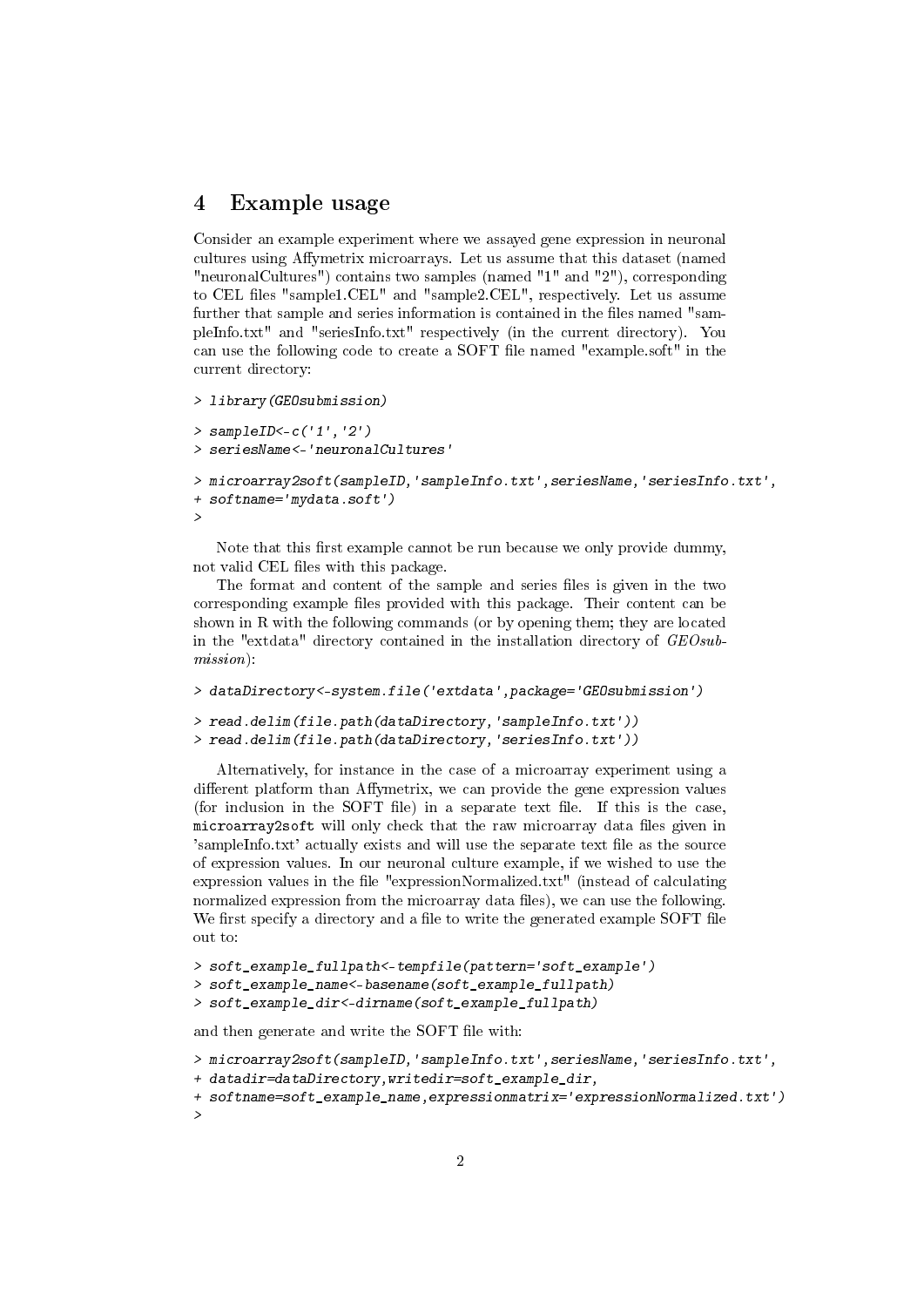The generated SOFT file looks like this:

```
> readLines(soft_example_fullpath)
```
 $[1]$  " $\cap$ SAMPLE = 1" [2] "!Sample\_title = sample1" [3] "!Sample\_supplementary\_file = sample1.CEL" [4] "!Sample source name = Brain" [5] "!Sample\_organism = Rattus norvegicus" [6] "!Sample\_characteristics = Primary neuronal culture" [7] "!Sample\_molecule = Total RNA" [8] "!Sample\_extract\_protocol = TRIzol (Invitrogen) followed by RNeasy column cleanup (Qi [9] "!Sample\_label = Biotin" [10] "!Sample\_label\_protocol = Affymetrix GeneChip\xae IVT Labeling Kit, according to manu [11] "!Sample\_hyb\_protocol = Affymetrix Eukaryotic Target Hybridization protocol (GeneChip [12] "!Sample\_scan\_protocol = Affymetrix\xae GeneChip\xae Scanner 3000 with GCOS software [13] "!Sample\_data\_processing = Probe set summarization and normalization was performed by [14] "!Sample\_description = Primary culture from cerebral cortices of rat P1 pups" [15] "!Sample\_platform\_id = GPL1355"  $[16]$  "#ID REF =" [17] "#VALUE = RMA-calculated signal intensity" [18] "!Sample\_table\_begin" [19] "ID\_REF\tVALUE" [20] "probe1\t6" [21] "probe2\t5" [22] "!Sample\_table\_end" [23] "^SAMPLE = 2" [24] "!Sample\_title = sample2" [25] "!Sample\_supplementary\_file = sample2.CEL" [26] "!Sample\_source\_name = Brain" [27] "!Sample\_organism = Rattus norvegicus" [28] "!Sample\_characteristics = Primary neuronal culture" [29] "!Sample\_molecule = Total RNA" [30] "!Sample\_extract\_protocol = TRIzol (Invitrogen) followed by RNeasy column cleanup (Qi [31] "!Sample\_label = Biotin" [32] "!Sample\_label\_protocol = Affymetrix GeneChip\xae IVT Labeling Kit, according to manu [33] "!Sample\_hyb\_protocol = Affymetrix Eukaryotic Target Hybridization protocol (GeneChip [34] "!Sample\_scan\_protocol = Affymetrix\xae GeneChip\xae Scanner 3000 with GCOS software [35] "!Sample\_data\_processing = Probe set summarization and normalization was performed by [36] "!Sample\_description = Primary culture from cerebral cortices of rat P1 pups" [37] "!Sample\_platform\_id = GPL1355" [38] "#ID REF =" [39] "#VALUE = RMA-calculated signal intensity" [40] "!Sample\_table\_begin" [41] "ID\_REF\tVALUE" [42] "probe1\t7" [43] "probe2\t4" [44] "!Sample\_table\_end" [45] "^SERIES = neuronalCultures" [46] "!Series\_title = Gene expression from primary neuronal cultures." [47] "!Series\_summary = Gene expression from primary neuronal cultures."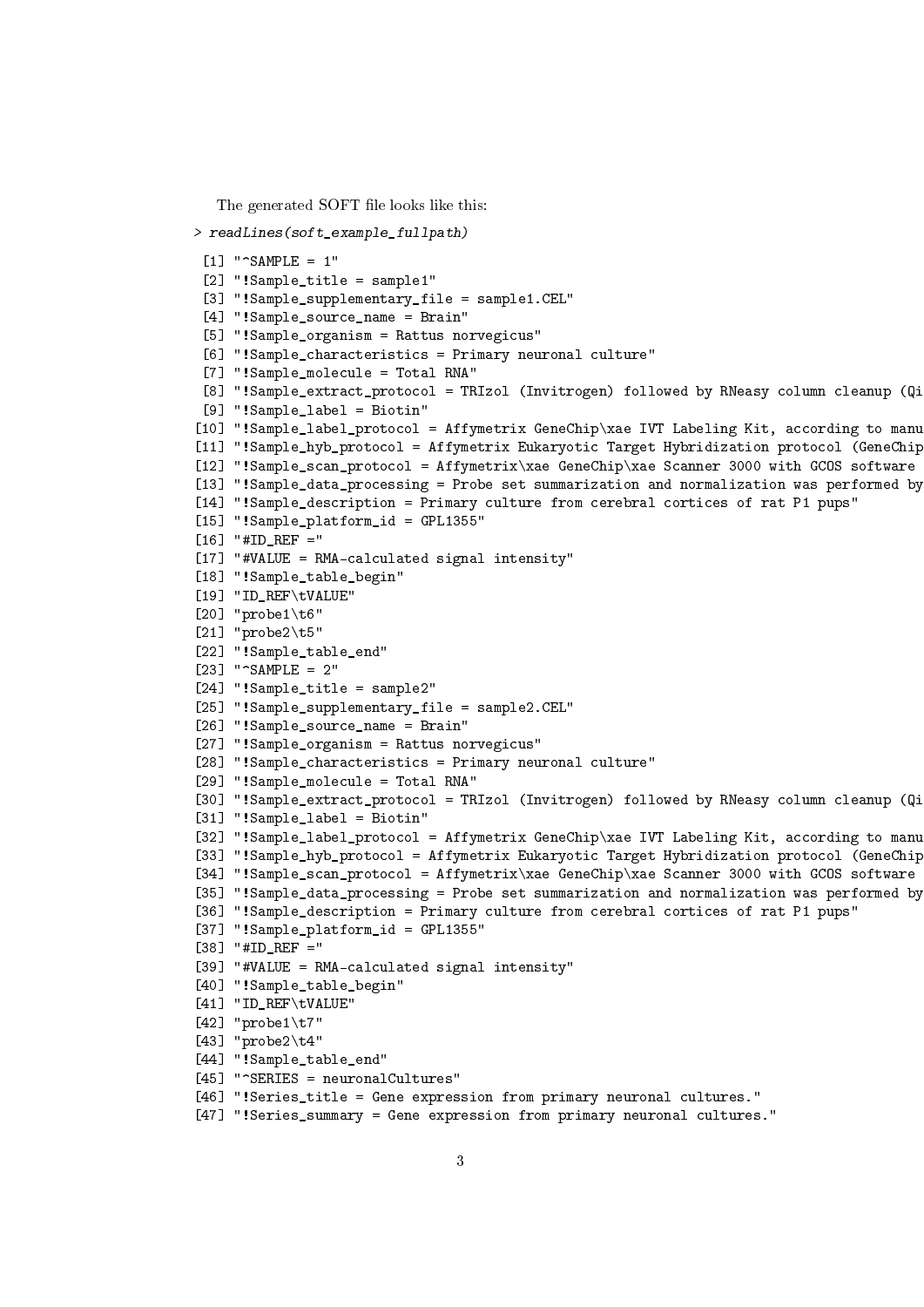```
[48] "!Series_type = Primary cell cultures"
[49] "!Series_overall_design = Primary neuronal cultures (2 biological replicates)."
[50] "!Series_contributor = John,Smith"
[51] "!Series_contributor = William, Ford"
[52] "!Series_sample_id = 1"
[53] "!Series_sample_id = 2"
```
The format of the file containing expression values is shown with the example file "expressionNormalized.txt" that is contained in this package. It can be output to the R console with the following command (it resides in the "extdata" directory of the package installation directory):

```
> read.delim(file.path(dataDirectory,'expressionNormalized.txt'))
```
The SOFT file can also be written to the standard output with:

```
> microarray2soft(c('1','2'),'sampleInfo.txt',seriesName,'seriesInfo.txt',
+ datadir=dataDirectory,softname='',expressionmatrix='expressionNormalized.txt',
+ verbose=FALSE)
>
```
More detailed information on the input arguments of microarray2soft are given in the help file that can be accessed by typing "?microarray2soft" at the R prompt.

## 5 Session Information

The version number of R and packages loaded for generating the vignette were:

```
R version 4.2.0 RC (2022-04-21 r82226)
Platform: x86_64-pc-linux-gnu (64-bit)
Running under: Ubuntu 20.04.4 LTS
```

```
Matrix products: default
BLAS: /home/biocbuild/bbs-3.16-bioc/R/lib/libRblas.so
LAPACK: /home/biocbuild/bbs-3.16-bioc/R/lib/libRlapack.so
```

```
locale:
[1] LC_CTYPE=en_US.UTF-8 LC_NUMERIC=C
 [3] LC_TIME=en_GB LC_COLLATE=C
 [5] LC_MONETARY=en_US.UTF-8 LC_MESSAGES=en_US.UTF-8
 [7] LC PAPER=en US.UTF-8 LC NAME=C
[9] LC ADDRESS=C LC TELEPHONE=C
[11] LC_MEASUREMENT=en_US.UTF-8 LC_IDENTIFICATION=C
attached base packages:
[1] stats graphics grDevices utils datasets methods base
other attached packages:
[1] GEOsubmission_1.49.0
```